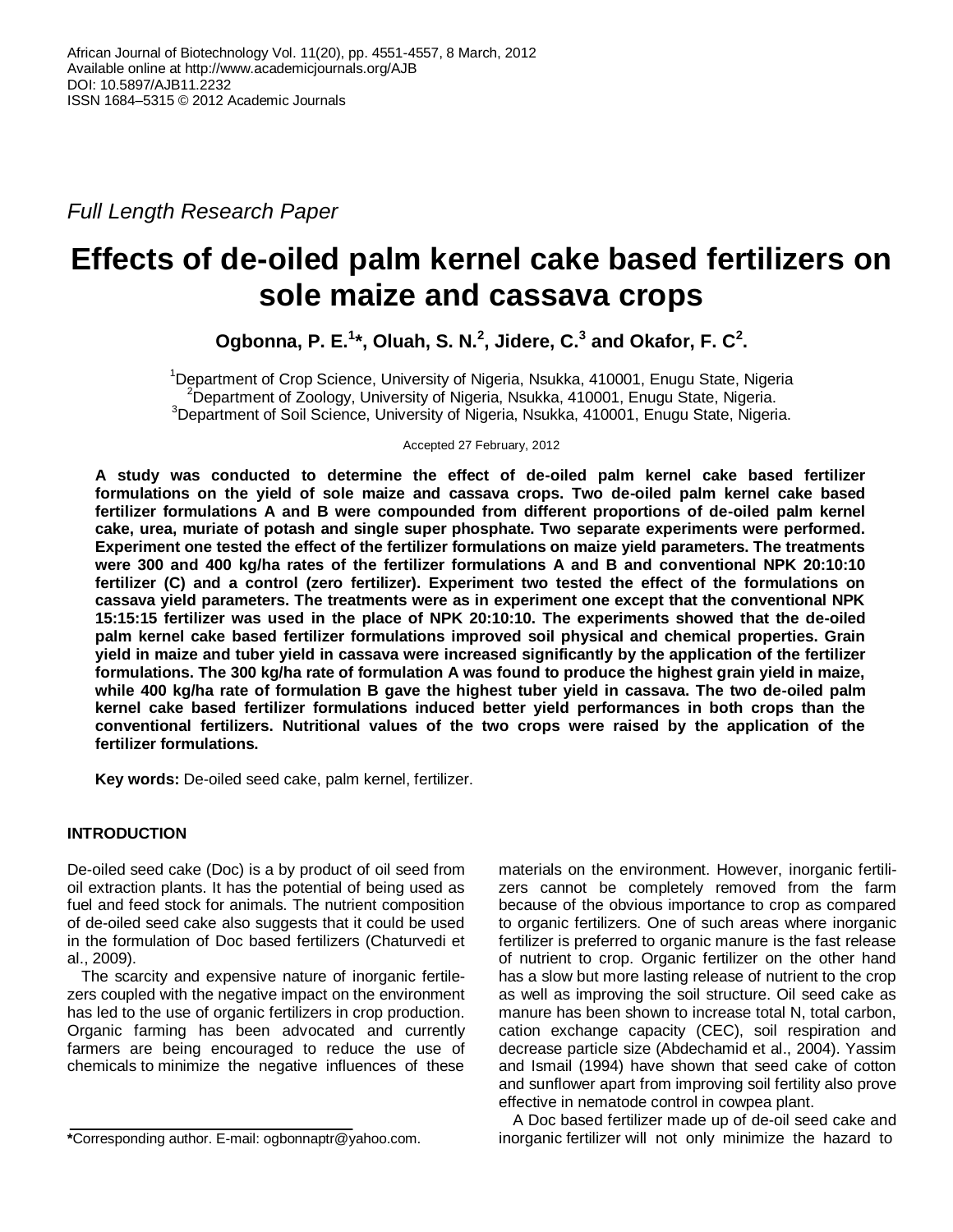environment caused by the use of only inorganic fertilizer but at the same time harness the benefits of the two type of fertilizers in crop production. The objective of this study was to determine the effect of Doc based fertilizers on the yield of maize and cassava crops.

## **MATERIALS AND METHODS**

Two field experiments were carried out at the research farm of Resource Improvement and Manufacturing Company Limited, Nnewi, Nigeria. The de-oiled seed cake based fertilizers A and B formulations were made up of different proportions of de-oiled palm kernel cake, urea, muriate of potash and single super phosphate. Two conventional fertilizer formulations: NPK 20:10:10 and NPK 15:15:15 were purchased from the depot of Enugu State Agricultural Development Project (ENADEP). Orba Super II hybrid maize seed obtained from Premier Seed Nigeria Limited was used. An early maturing cassava variety from the collection of the Department of Crop Science, University of Nigeria, Nsukka, was used.

#### **Experiment one**

#### **Effect of de-oiled palm kernel cake based fertilizer formulations A and B and NPK 20:10:10 fertilizer on the yield of maize**

The experiment was laid out in a randomized complete block design (RCBD) in four replications. The treatments were two rates (300 and 400 kg/ha) each of the fertilizer formulations; A, B and NPK 20:10:10 (C) and a control (zero fertilizer). The land was ploughed and harrowed and marked out into blocks. Each block was divided into seven plots each measuring 3 x 4 m. Distance between blocks and plots is 1.0 m. The maize seeds were sown on flats at a spacing of 75 x 30 cm at two plants/stand in April. The fertilizer treatments were applied 14 days after sowing. Weeding and earthening up was done with hoe. Records were taken on cob length, cob width, dry grain yield/plant, dry grain yield/ha and shelling percentage.

#### **Experiment two**

#### **Effect of de-oiled palm kernel cake based fertilizer formulations A and B and NPK 15:15:15 fertilizer on tuber yield of cassava**

The experiment design was as in experiment one. The treatments are two rates (300 and 400 kg/ha) each of the palm kernel based fertilizer formulations A, B and NPK 15:15:15 (C) and a control (zero fertilizer). The land was ploughed, harrowed and ridged. The cassava cuttings were planted at the spacing of 1.0 x 1.0 m. The fertilizer treatments were however applied once at six weeks after planting. The plots were kept weed free with hoed. Harvesting was done at eight months after planting. Records were taken on number of tubers/plant, tuber yield/plant, average tuber yield and fresh tuber yield/ha.

#### **Proximate analysis**

Samples of maize grain and cassava tuber were labeled properly according to treatments and taken to the Department of Crop Science laboratory for proximate analysis.

#### **Soil data**

Soil samples were collected at random from the experimental site before ploughing at the depths of 0 to 20 cm and 20 to 40 cm. The samples were bulked together to form a composite sample from which a sub-sample was taken to the laboratory for analysis of physical and chemical properties of the soil before treatment application. Another soil sample was collected from the plots 4 weeks after treatment application and properly labeled in polybags and was also analyzed for soil physical and chemical properties.

#### **Data analysis**

The yield data collected were subjected to analysis of variance as outlined by Steel and Torrie (1980) for RCBD experiment. The LSD procedure as outlined by Obi (2001) was used at 5% probability level for the separation of treatment mean for significant difference.

## **RESULTS**

The result of the soil analysis of physical properties of the soil of the experimental sites before treatment application indicated that the soil was sandy clay loam. The chemical properties of the soil presented in Table 1 shows that the soil was acidic. The soil was also low in organic carbon and other major nutrient elements such as N, K, Mg and Ca in both 0 to 20 cm and 20 to 40 cm soil depth. The chemical composition of the soils 4 weeks after treatment application in the maize plot (Table 2) shows that pH did not differ much among the treatments. It ranged between 4.7 and 6.3 among the treatments. The result also revealed that organic carbon, N,  $Ca<sup>+</sup>$ , K<sup>+</sup> and P<sup>+</sup> content were higher in plots that received fertilizer treatments than the control. Al<sup>+</sup> content was lower in the soil treated with formulation A and B when compared with those treated with conventional NPK 20:10:10 fertilizer and control. CEC was lower in the control and soils treated with conventional NPK 20:10:10 than formulation A and B. The NPK 20:10:10 fertilizer however had higher CEC than the control. Base saturation maintained the same trend as CEC.

Analysis of soils from the cassava plot 4 weeks after treatments application revealed that pH levels were almost the same across the treatments (Table 3). Organic carbon, N, Mg and P were higher in the areas that received fertilizer treatments than control. Formulation A and B had higher Ca than C and control. Potassium was almost the same across the treatments, while Al content was lower in the areas that received fertilizer treatments than control. Cation exchange capacity and base saturation were highest in soils that received formulation A and B fertilizer than C and the control.

The effect of the treatments on maize crop is presented in Table 4. The result shows that the yield parameters were increased significantly by the application of the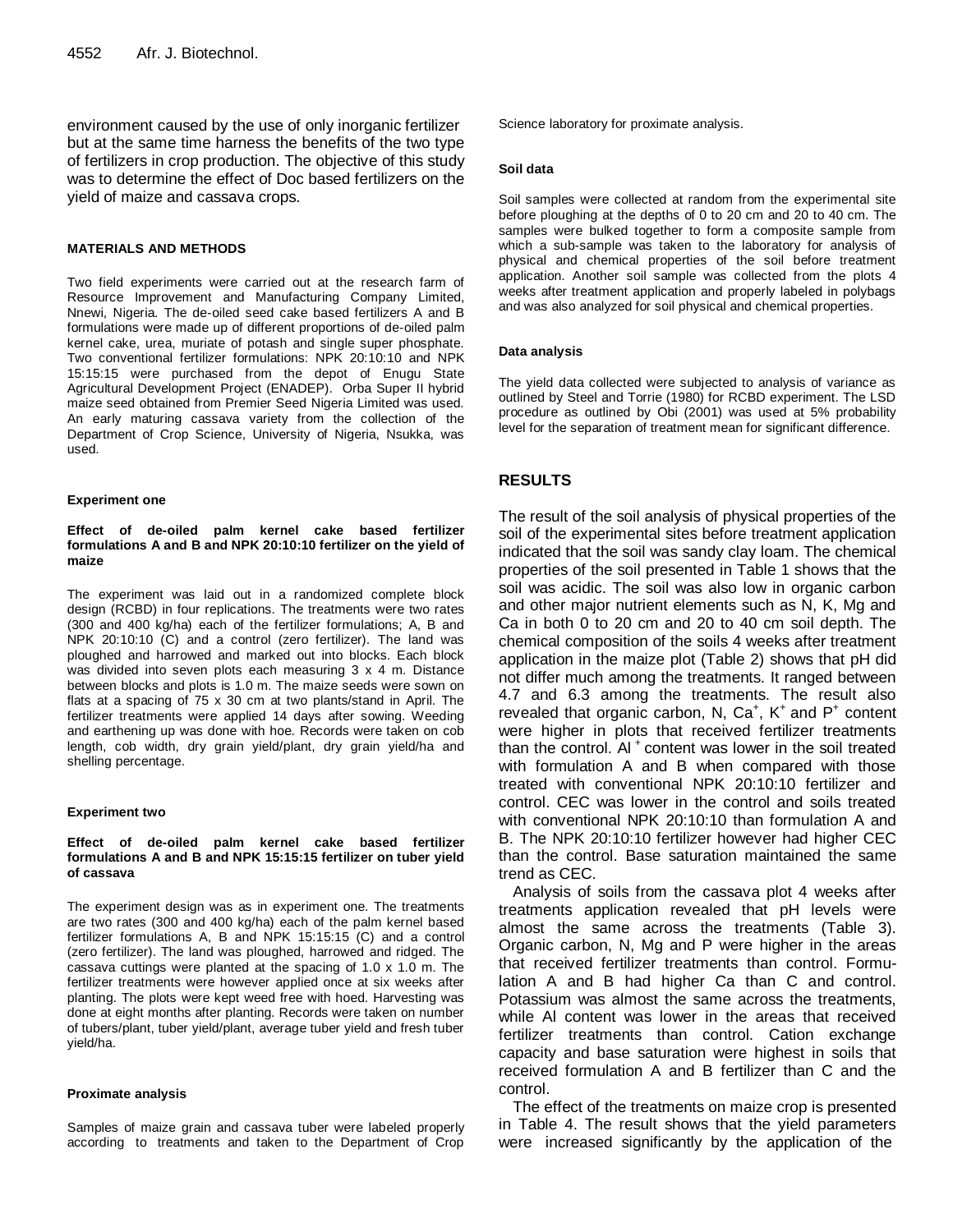| Sample       | Depth<br>(c <sub>m</sub> ) | рH<br>H <sub>2</sub> O | рH<br>KCI  | ос<br>(%) | N<br>(%) | Na <sup>+</sup><br>(Cmol/kg) | Κ'<br>(Cmol/kg) | $Ca2+$<br>(Cmol/kg) | $Mg^{2+}$<br>(Cmol/kg) | $Al3+$<br>(Cmol/kg) | CEC<br>(Cmol/kg) | BS<br>(%) | Αl<br>(Sat) | Av.P<br>(ppm) |
|--------------|----------------------------|------------------------|------------|-----------|----------|------------------------------|-----------------|---------------------|------------------------|---------------------|------------------|-----------|-------------|---------------|
| Maize Plot   | $0 - 20$                   | 4.                     | 3.8        | 1.20      | 0.105    | 0.71                         | 0.03            | l.03                | 00. ا                  | 6.2                 | 9.0              | 21        | 69          | 4.58          |
|              | $20 - 40$                  | 5.2                    | 4.5        | .28       | 0.112    | 0.67                         | 0.02            | 1.04                | 0.86                   | 4.9                 | 8.5              | 35        | 65          | 3.95          |
| Cassava Plot | $0 - 20$                   | 4.9                    |            |           | ).124    | 0.62                         | 0.03            | l.12                | l.O3                   | 5.8                 | 8.0              | 33        | 67          | 5.64          |
|              | 20-40                      | 4.7                    | 1 C<br>4.C | .37       | 0.118    | 0.60                         | 0.03            | 46. ا               | 0.66                   | 5.3                 | 7.0              | 34        | 66          | 5.27          |

**Table 1.** The chemical properties of the soils of the experimental site.

**Table 2.** Mean values of chemical properties of soil from the maize plots four weeks after fertilizer application.

| Sample         | <b>Depth</b><br>(cm) | pH<br>H <sub>2</sub> O | pH<br>KCI | <b>OC</b><br>(%) | N<br>$(\%)$ | $Na+$<br>(Cmol/kg) | $K^+$<br>(Cmol/kg) | $Ca+2$<br>(Cmol/kg) | $Mg^{2+}$<br>(Cmol/kg) | $Al3+$<br>(Cmol/kg) | <b>CEC</b><br>(Cmol/kg) | <b>BS</b><br>(%) | AI<br>(Sat) | Av.P<br>(ppm) |
|----------------|----------------------|------------------------|-----------|------------------|-------------|--------------------|--------------------|---------------------|------------------------|---------------------|-------------------------|------------------|-------------|---------------|
|                | $0 - 20$             | 5.0                    | 4.4       | 1.22             | 0.105       | 0.62               | 0.02               | 1.03                | 1.01                   | 5.8                 | 5.6                     | 30               | 68          | 5.57          |
| Control        | 20-40                | 5.1                    | 4.5       | 1.37             | 0.118       | 0.60               | 0.03               | 1.04                | 0.86                   | 5.4                 | 5.2                     | 33               | 64          | 4.97          |
|                | $0 - 20$             | 6.3                    | 5.7       | 1.69             | 0.146       | 0.73               | 0.05               | 4.82                | 1.28                   | 3.0                 | 8.4                     | 69               | 31          | 18.83         |
| A1             | 20-40                | 5.8                    | 5.0       | 1.73             | 0.150       | 0.67               | 0.04               | 2.41                | 1.53                   | 2.2                 | 7.8                     | 65               | 35          | 15.97         |
|                |                      |                        |           |                  |             |                    |                    |                     |                        |                     |                         |                  |             |               |
| A2             | $0 - 20$             | 5.1                    | 4.4       | 1.89             | 0.164       | 0.70               | 0.06               | 5.89                | 1.34                   | 3.2                 | 7.2                     | 61               | 59          | 19.40         |
|                | 20-40                | 5.2                    | 4.7       | 1.33             | 0.115       | 0.67               | 0.04               | 3.86                | 1.20                   | 2.8                 | 8.0                     | 65               | 59          | 16.92         |
|                |                      |                        |           |                  |             |                    |                    |                     |                        |                     |                         |                  |             |               |
| <b>B1</b>      | $0 - 20$             | 5.3                    | 4.8       | 3.22             | 0.178       | 0.67               | 0.03               | 4.69                | 1.73                   | 2.6                 | 6.4                     | 68               | 60          | 17.96         |
|                | 20-40                | 4.8                    | 4.4       | 1.45             | 0.125       | 0.70               | 0.05               | 1.69                | 1.90                   | 3.2                 | 6.8                     | 58               | 76          | 13.99         |
|                | $0 - 20$             | 5.4                    | 4.8       | 1.89             | 0.164       | 0.68               | 0.07               | 4.20                | 1.78                   | 3.4                 | 9.0                     | 59               | 51          | 15.92         |
| <b>B2</b>      |                      |                        |           |                  |             |                    |                    |                     |                        |                     |                         |                  |             |               |
|                | 20-40                | 5.2                    | 4.8       | 1.90             | 0.164       | 0.67               | 0.07               | 2.89                | 1.40                   | 2.1                 | 8.8                     | 55               | 61          | 14.45         |
|                | $0 - 20$             | 5.0                    | 4.6       | 1.85             | 0.160       | 0.67               | 0.05               | 1.52                | 1.34                   | 3.2                 | 6.0                     | 40               | 80          | 16.92         |
| C <sub>1</sub> | 20-40                | 4.7                    | 4.3       | 1.57             | 0.136       | 0.67               | 0.04               | 1.52                | 1.38                   | 4.2                 | 5.2                     | 44               | 76          | 12.96         |
|                |                      |                        |           |                  |             |                    |                    |                     |                        |                     |                         |                  |             |               |
| C <sub>2</sub> | $0 - 20$             | 5.0                    | 4.4       | 1.65             | 0.143       | 0.67               | 0.05               | 1.52                | 1.17                   | 4.0                 | 5.6                     | 40               | 80          | 14.38         |
|                | 20-40                | 4.8                    | 4.4       | 1.01             | 0.137       | 0.67               | 0.03               | 1.50                | 1.16                   | 4.8                 | 5.2                     | 46               | 74          | 13.25         |

A1 = 30 0 kg/ha of formulation A, A2 = 400 kg/ha of formulation A, B1 = 300 kg/ha of formulation B, B2 = 400 kg/ha of formulation B, C1 = 300 kg/ha of NPK 20:10:10, C2 = 400 kg/ha of formulation NPK 20:10:10.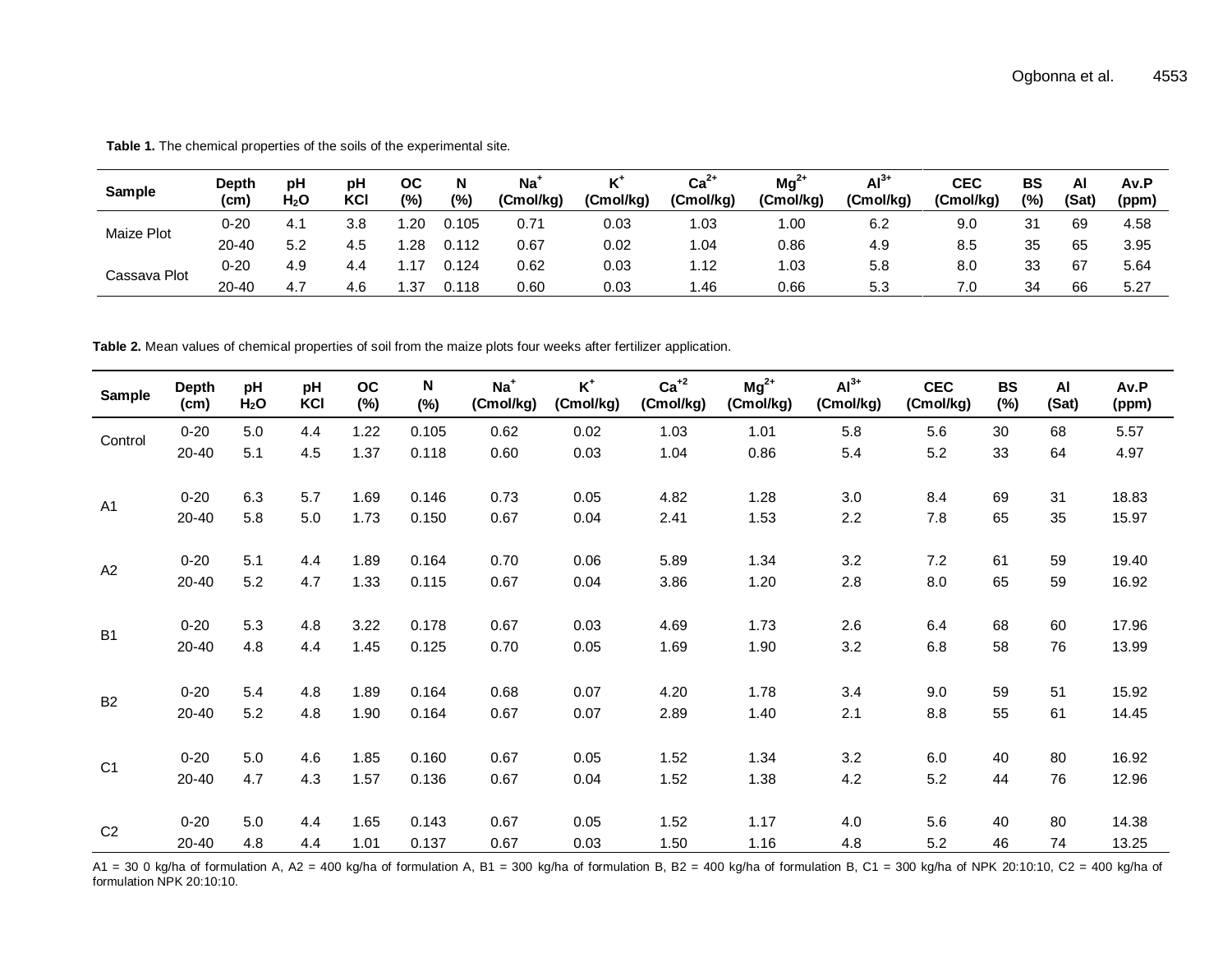| <b>Treatment</b> | <b>Depth</b><br>(cm) | pH<br>H <sub>2</sub> O | pH<br><b>KCL</b> | <b>OC</b><br>$(\%)$ | $\boldsymbol{\mathsf{N}}$<br>$(\%)$ | $Na+$<br>(Cmol/kg) | $\mathsf{K}^{\scriptscriptstyle{+}}$<br>(Cmol/kg) | $Ca+2$<br>(Cmol/kg) | $Mg^{+2}$<br>(Cmol/kg) | $Al+3$<br>(Cmol/kg) | <b>CEC</b><br>(Cmol/kg) | <b>BS</b><br>(%) | Al Sat.<br>(%) | Av.P<br>(ppm) |
|------------------|----------------------|------------------------|------------------|---------------------|-------------------------------------|--------------------|---------------------------------------------------|---------------------|------------------------|---------------------|-------------------------|------------------|----------------|---------------|
|                  | $0 - 20$             | 5.0                    | 4.3              | 1.16                | 0.101                               | 0.53               | 0.02                                              | 1.03                | 0.92                   | 6.4                 | 7.8                     | 30               | 70             | 5.98          |
| Control          | 20-40                | 5.1                    | 4.6              | 1.34                | 0.116                               | 0.51               | 0.03                                              | 1.42                | 0.87                   | 5.1                 | 6.8                     | 37               | 63             | 5.76          |
| A <sub>1</sub>   | $0 - 20$             | 5.1                    | 4.7              | 2.74                | 0.234                               | 0.70               | 0.05                                              | 3.83                | 1.63                   | 4.6                 | 11.0                    | 68               | 62             | 17.45         |
|                  | 20-40                | 5.3                    | 4.5              | 2.45                | 0.185                               | 0.64               | 0.05                                              | 3.24                | 1.34                   | 4.0                 | 9.25                    | 65               | 55             | 15.72         |
| A2               | $0 - 20$             | 5.3                    | 4.7              | 2.25                | 0.265                               | 0.67               | 0.06                                              | 4.34                | 1.85                   | 4.2                 | 15.68                   | 72               | 62             | 18.26         |
|                  | 20-40                | 4.9                    | 4.4              | 2.13                | 0.197                               | 0.67               | 0.04                                              | 3.34                | 1.48                   | 3.2                 | 11.54                   | 62               | 88             | 16.72         |
| B <sub>1</sub>   | $0 - 20$             | 5.2                    | 4.9              | 2.55                | 0.205                               | 0.65               | 0.07                                              | 3.54                | 1.55                   | 3.8                 | 12.68                   | 62               | 60             | 16.88         |
|                  | 20-40                | 4.8                    | 4.5              | 2.25                | 0.147                               | 0.63               | 0.04                                              | 3.34                | 1.20                   | 3.1                 | 10.88                   | 54               | 86             | 16.05         |
| <b>B2</b>        | $0 - 20$             | 5.9                    | 5.3              | 2.65                | 0.250                               | 0.67               | 0.08                                              | 4.24                | 1.72                   | 2.6                 | 14.55                   | 64               | 36             | 18.79         |
|                  | 20-40                | 6.2                    | 5.3              | 2.33                | 0.192                               | 0.69               | 0.04                                              | 3.76                | 1.36                   | 1.6                 | 11.44                   | 73               | 21             | 15.98         |
|                  | $0 - 20$             | 6.1                    | 5.5              | 2.14                | 0.184                               | 0.67               | 0.04                                              | 2.96                | 1.19                   | 2.8                 | 10.65                   | 65               | 35             | 15.71         |
| C <sub>1</sub>   | 20-40                | 5.9                    | 5.2              | 2.17                | 0.180                               | 0.67               | 0.03                                              | 2.48                | 1.09                   | 2.4                 | 9.08                    | 63               | 27             | 14.98         |
|                  | $0 - 20$             | 5.0                    | 4.3              | 2.16                | 0.192                               | 0.64               | 0.05                                              | 2.83                | 1.17                   | 2.7                 | 11.88                   | 67               | 33             | 16.40         |
| C <sub>2</sub>   | 20-40                | 5.0                    | 4.3              | 2.02                | 0.185                               | 0.68               | 0.05                                              | 2.72                | 1.02                   | 2.5                 | 10.02                   | 65               | 32             | 15.82         |

**Table 3.** Mean values of chemical properties of soils from cassava plots four weeks after fertilizer application.

fertilizer treatments. The 300 kg/ha rate of deoiled seed cake based fertilizer formulation A produced the highest cob length and width. It however did not differ significantly from the control and the two rates of the conventional NPK 20:10:10 fertilizer, C. The highest grain yield/plant and grain yield/ha were realized from plots that received 300 kg/ha of formulation A. The effect of the formulation A fertilizer differed significantly from those of formulations B and C at both rates and also from the control. It was also observed that the 300 kg/ha rate of the two Doc based fertilizer formulations performed better than the 400 kg/ha rate. However, the higher rate of

formulation C performed better than the lower rate of 300 kg/ha. Formulation A also produced the highest shelling percentage among the treatments. There was however no significant differences between the effects of the rates of the two Doc based formulations and the 400 kg/ha rate of formulation C.

Table 5 shows the result of the effect of the fertilizer treatments on tuber yield attributes of cassava. Application of the fertilizer treatments significantly improved the yield attributes. The 400 kg/ha of formulation B produced the highest number of tuber/plant and differed from the 300 kg/ha of the same formulation and the rates of the

other formulations (A and C) as well as the control. The 400 kg/ha rate produced higher number of tubers than the 300 kg/ha rate in all formulations. A similar trend was observed in tuber yield/plant. However, the highest tuber yield obtained from 400 kg/ha rate of formulation B did not differ significantly from the rates of formulation A. There was no significant difference in the effects of rates of formulation A and B on average tuber weight. They however, differed significantly from rates of formulation C and the control. The 400 kg/ha rate of formulation B produced the highest tuber yield/ha which differed significantly from the other treatments. The 400 kg/ha rate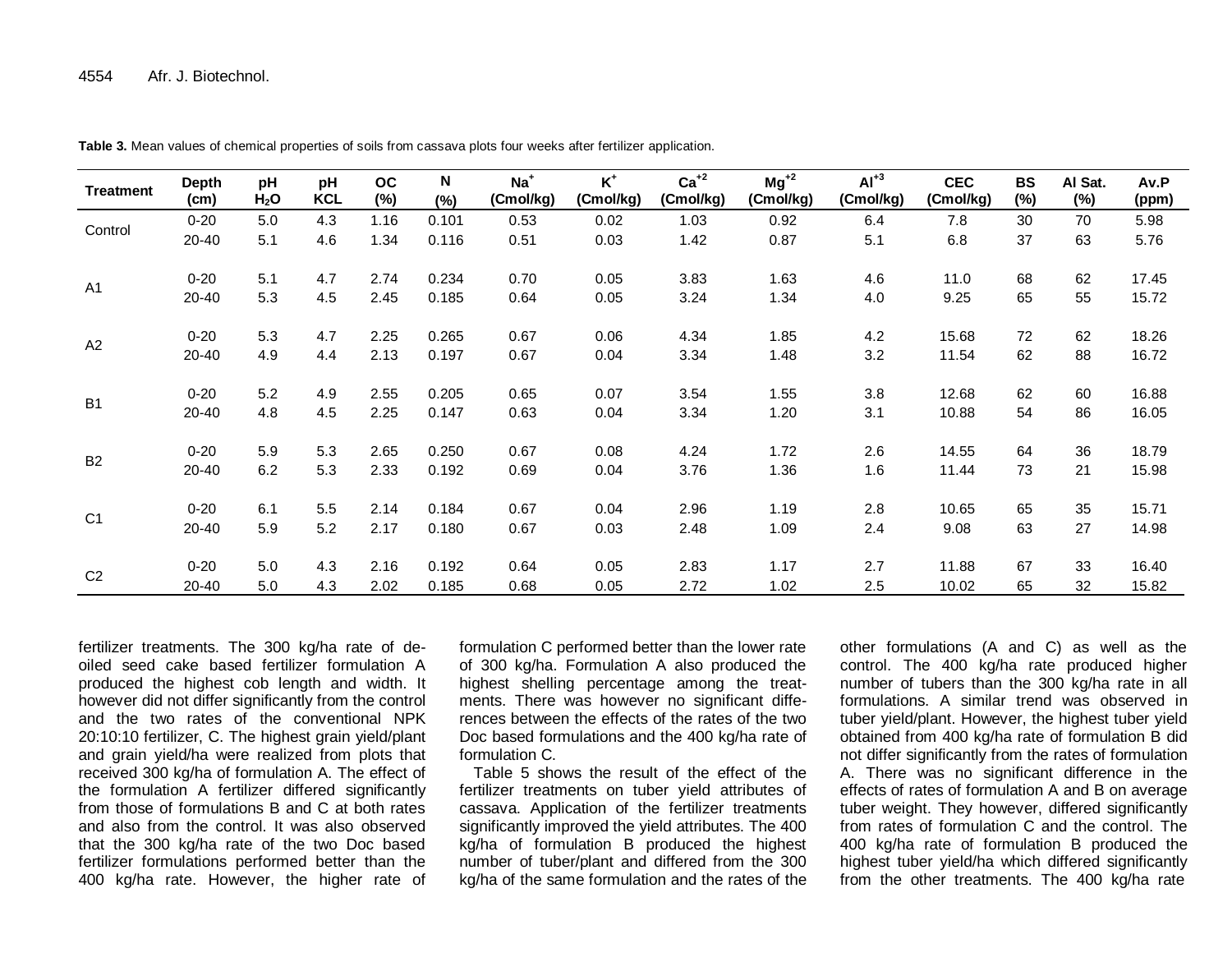| <b>Treatment</b> | Cob length (cm) | Cob girth (cm) | Grain yield/plant (g) | Grain yield/ha (ton) | <b>Shelling percentage</b> |
|------------------|-----------------|----------------|-----------------------|----------------------|----------------------------|
| Control          | 9.94            | 10.84          | 79.82                 | 4.20                 | 72.79                      |
| A <sub>1</sub>   | 17.23           | 15.88          | 139.52                | 7.34                 | 80.72                      |
| A2               | 16.55           | 14.98          | 138.44                | 7.29                 | 81.34                      |
| B <sub>1</sub>   | 16.75           | 15.20          | 123.55                | 6.50                 | 80.08                      |
| B <sub>2</sub>   | 15.82           | 14.60          | 121.46                | 6.39                 | 79.68                      |
| C <sub>1</sub>   | 14.87           | 13.50          | 109.15                | 5.74                 | 77.69                      |
| C <sub>2</sub>   | 15.23           | 15.05          | 128.15                | 6.47                 | 79.90                      |
| LSD(0.05)        | 1.93            | 1.00           | 10.20                 | 0.78                 | 1.21                       |

**Table 4.** Effects of application rates of the Doc based fertilizer formulations A, B and NPK 20:10:10 fertilizer on maize yield attributes.

**Table 5.** Effects of application rates of the Doc based fertilizer formulations A, B and NPK 15:15:15 fertilizer on cassava tuber yield attributes.

| <b>Treatment</b> | Number of<br>tubers/plant | Tuber yield/plant<br>(kg) | Average tuber<br>weight (kg) | Tuber yield/ha<br>(ton) |
|------------------|---------------------------|---------------------------|------------------------------|-------------------------|
| Control          | 5.33                      | 1.27                      | 0.24                         | 12.67                   |
| A1               | 7.33                      | 2.95                      | 0.40                         | 29.25                   |
| A2               | 8.00                      | 3.34                      | 0.42                         | 33.41                   |
| <b>B1</b>        | 7.33                      | 2.76                      | 0.39                         | 27.67                   |
| <b>B2</b>        | 9.33                      | 3.87                      | 0.42                         | 38.16                   |
| C <sub>1</sub>   | 5.67                      | 1.99                      | 0.36                         | 19.99                   |
| C <sub>2</sub>   | 6.33                      | 2.05                      | 0.32                         | 20.50                   |
| LSD(0.05)        | 1.28                      | 1.03                      | 0.15                         | 4.31                    |

**Table 6.** Effects of application rates of the Doc based fertilizer formulations A, B and NPK 20:10:10 fertilizer on nutritional value of maize grain.

| <b>Treatment</b> | Protein (%) | <b>Fat (%)</b> | Fibre (%) | Ash (%) | Moisture (%) |
|------------------|-------------|----------------|-----------|---------|--------------|
| Control          | 8.30        | 4.60           | 2.80      | 1.20    | 9.20         |
| A <sub>1</sub>   | 11.00       | 4.17           | 2.33      | 1.50    | 11.90        |
| A2               | 11.00       | 4.10           | 2.30      | 1.53    | 10.97        |
| B <sub>1</sub>   | 9.70        | 4.20           | 2.30      | 1.40    | 12.50        |
| <b>B2</b>        | 9.83        | 4.40           | 2.30      | 1.80    | 12.27        |
| C <sub>1</sub>   | 8.77        | 4.60           | 2.40      | 1.30    | 12.80        |
| C <sub>2</sub>   | 8.80        | 4.60           | 2.60      | 1.37    | 11.60        |
| LSD(0.05)        | ns          | ns             | <b>Ns</b> | Ns      | <b>Ns</b>    |

differed significantly from the 300 kg/ha rate in the two Doc based formulation and the conventional formulation C. The analysis of the maize grains for some nutritional parameter presented in Table 6 indicated non significant treatment effect on the content of these nutrient parameters. However, the fertilizer treatments improved the protein content. The Doc based fertilizers produced higher percentage protein than NPK 20:10:10. A similar trend was noted on percentage ash. It was also observed that maize that received fertilizer contained more moisture than the control. Table 7 shows nutrient

composition of the cassava tubers as a result of the treatments. The result reveals significant treatment effects on percentage protein, starch, fibre and ash and non significant effect on fat, fibre and moisture. The 300 kg/ha of Doc based formulation A and B produced highest percentage protein. They however, differed significantly only from the control. Formulation B at 300 kg/ha gave the highest percentage starch but only differed significantly from the control. Fibre was also higher in cassava that received the Doc based fertilizer formulations A and B than the one that received conventional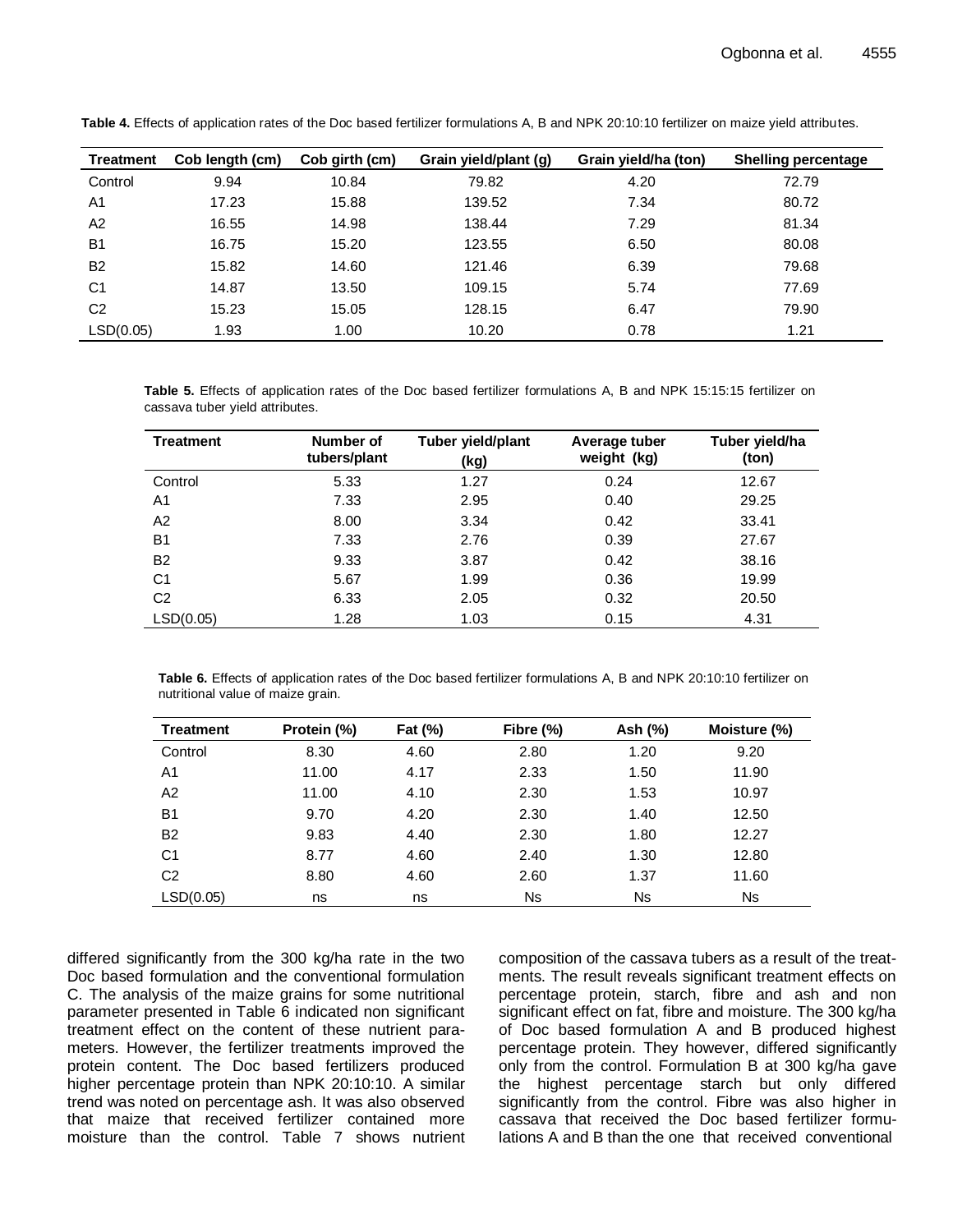| <b>Treatment</b> | Protein (%) | Starch (%) | Fat (%) | Fibre (%) | Ash (%) | Moisture (%) |
|------------------|-------------|------------|---------|-----------|---------|--------------|
| Control          | 0.6         | 33.9       | 0.2     | 0.6       | 0.8     | 49.8         |
| A1               | 0.9         | 34.4       | 0.2     | 1.0       | 0.8     | 50.6         |
| A <sub>2</sub>   | 0.8         | 37.1       | 0.4     | 0.8       | 0.8     | 51.6         |
| <b>B1</b>        | 0.9         | 38.6       | 0.3     | 0.9       | 0.9     | 45.8         |
| <b>B2</b>        | 0.6         | 36.8       | 0.2     | 0.5       | 0.9     | 48.9         |
| C1               | 0.8         | 34.3       | 0.3     | 0.5       | 0.6     | 43.3         |
| C <sub>2</sub>   | 0.7         | 36.9       | 0.1     | 0.4       | 0.7     | 51.6         |
| LSD(0.05)        | 0.28        | 3.61       | 0.36    | 0.45      | 0.31    | 11.02        |

**Table 7.** Effects of application rates of the Doc based fertilizer formulations A, B and NPK 15:15:15 fertilizer on nutritional value of fresh cassava tuber.

fertilizer C and the control.

# **DISCUSSION**

Using the criteria recommended by Ibedu et al. (1988), the soil of the experimental site contained low levels of plant nutrient elements. The acidic nature of the soil is not a favourable soil characteristic. Low soil pH impedes the activities of soil microbial organisms some of which are involved in the mineralization of organic matter in the soil. The improved condition of the soil after treatment application is an indication that apart from releasing nutrient element to the soil, the formulations improved other soil properties which are indices for measuring soil fertility which agrees with the findings of Abdechamid et al. (2004) and Yassim and Ismail (1994). The Doc based fertilizers consists of both organic manure and chemical fertilizer components and combine the advantages of the two types of fertilizer in improving soil fertility. Chemical fertilizers are known for fast release of nutrient. Organic manure apart from supplying nutrient to the soil conserves soil moisture, moderates soil pH, improves bulk density, increase carbon dioxide level in plant canopy, alleviates the toxicity of  $A^{3+}$ , improves aeration and activity of beneficial soil microbes, increase cation exchange capacity and retards nitrification for longer time (Jat et al., 2002). Combined fertilization has been shown to decrease soil acidity, increase humus content and total N and increase available P and K in the soil (Bagheri et al., 2011; Kaur et al., 2008). Ayeni (2010) has shown that the combination of cocoa pod ash and NPK 20:10:10 fertilizer significantly increased soil organic matter, N, P and K.

The increased yield resulting from the application of fertilizer was as a result of the improved soil fertility. It has been shown that crops respond more to fertilizer application in soil that is low in fertility (Tisdale and Nelson, 1975). Combined application of organic and inorganic fertilizers has been reported to increase plant growth and yield (Mahmoud., 2009; Patil, 2010; Nyangani, 2010; Milosevic and Milosevic, 2009). The

better effect on yield realized from 300 kg/ha rate relative to the 400 kg/ha rate of the Doc based formulation may be as a result of excessive nutrient supplied by the 400 kg/ha rate, resulting to high vegetative growth at the expense of yield in the crop. This suggests that rates higher than 300 kg/ha should not be used in maize. Formulation A induced better crop performance than B and C in maize, an indication that it provided better soil condition for maize production than the other formulations. On cassava production, formulation B was the best among the formulations, suggesting that formulation B provides more favourable soil condition conducive for cassava production. The 400 kg/ha rate of B appeared to support cassava production than the 300 kg/ha rate. The improved nutritional value of the crop resulting from the application of the formulations may be attributed to the increased soil fertility. Increase in yield attributes and nutritional value of crops arising from the use of combination of organic and chemical fertilizers has also been reported (Bagheri et al., 2011).

# **Conclusion**

This study shows that the de-oiled palm kernel cake based fertilizer formulations improves soil physico-chemical properties and therefore enhances soil fertility. Crop yield and nutritional quality were increased by the application of the de-oiled palm kernel cake based fertilizer formulations. The de-oiled palm kernel cake based fertilizer formulation A at 300 kg/ha is also recommended for maize production, while formulation B at 400 kg/ha rate is recommended for cassava production.

# **ACKNOWLEDGEMENT**

We acknowledge the management of Resources Improvement and Manufacturing Company Limited, Nnewi, Anambra State, Nigeria, for funding this study and also for the use of their research plot for the field